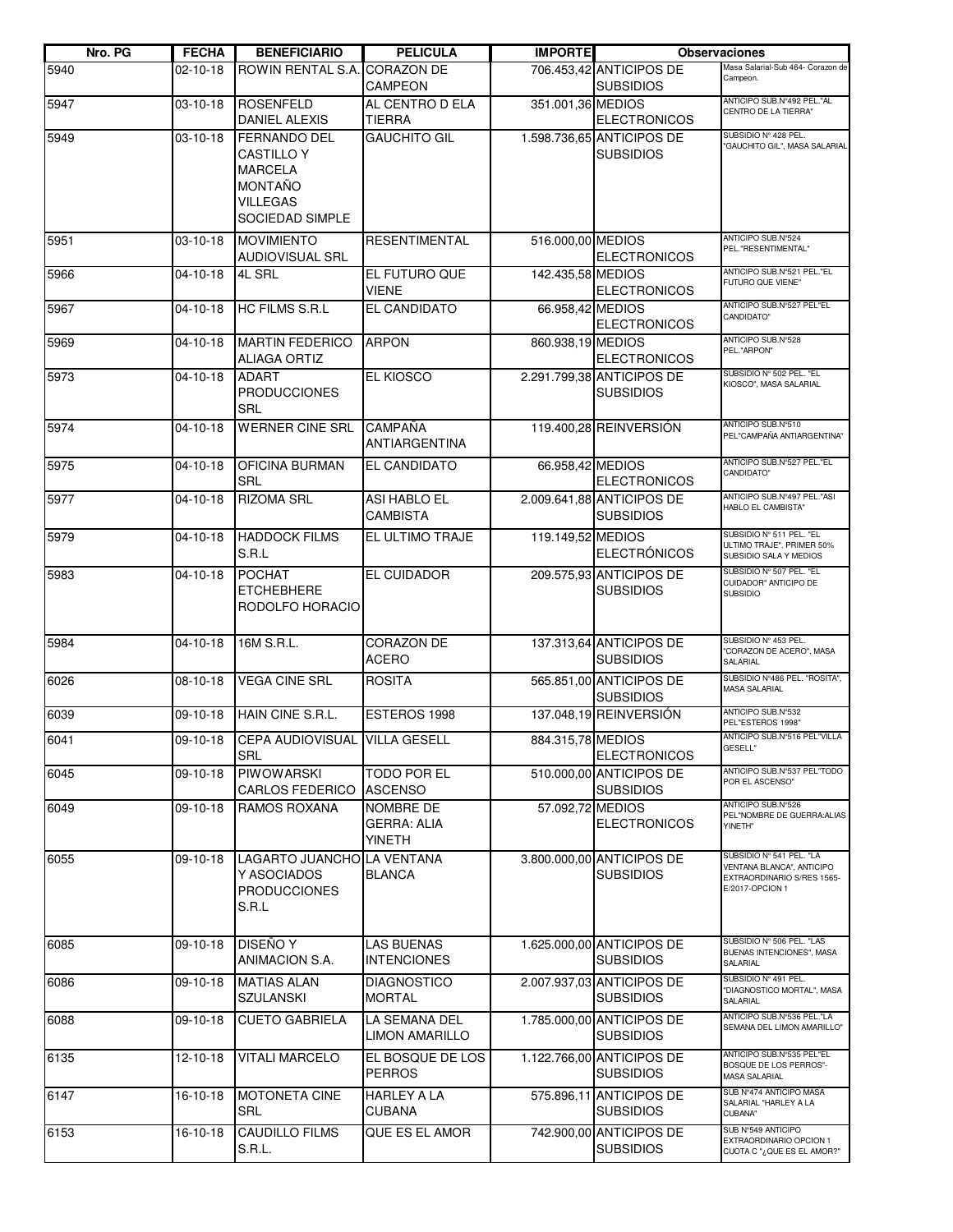| Nro. PG | <b>FECHA</b> | <b>BENEFICIARIO</b>                                     | <b>PELICULA</b>              | <b>IMPORTE</b>      |                                                   | <b>Observaciones</b>                                                                                       |
|---------|--------------|---------------------------------------------------------|------------------------------|---------------------|---------------------------------------------------|------------------------------------------------------------------------------------------------------------|
| 6154    | 16-10-18     | <b>BOYA FILMS SA</b>                                    | EL ULTIMO<br><b>INMORTAL</b> |                     | 4.675.000,00 ANTICIPOS DE<br><b>SUBSIDIOS</b>     | SUB N°548 ANTICIPO<br>EXTRAORDINARIO OPCION 2 "EL<br>ULTIMO INMORTAL"                                      |
| 6202    | 17-10-18     | <b>MARIA CRISTINA</b><br>TAMAGNINI                      | EL MAESTRO                   |                     | 814.788,52 ANTICIPOS DE<br><b>SUBSIDIOS</b>       | SUBSIDIO Nº 493 PEL. "EL<br>MAESTRO", MASA SALARIAL                                                        |
| 6246    | 19-10-18     | <b>REI CINE SRL</b>                                     | <b>LOS PERROS</b>            |                     | 237.669,03 REINVERSIÓN                            | SUBSIDIO Nº 538 PEL. "LOS<br>PERROS", DEVOLUCION<br><b>IMPORTE RETENIDO</b>                                |
| 6247    | 19-10-18     | <b>TAREA FINA SRL</b>                                   | <b>RESPIRAR</b>              | 1.407.298,94 MEDIOS | <b>ELECTRÓNICOS</b>                               | SUBSIDIO Nº 556 PEL.<br>"RESPIRAR", MEDIOS<br><b>ELECTRONICOS</b>                                          |
| 6250    | 19-10-18     | <b>MASA LATINA</b>                                      | HOT AT HOME                  |                     | 931.185,18 ANTICIPOS DE<br><b>SUBSIDIOS</b>       | SUBSIDIO Nº 523 PEL. "HOT AT<br>HOME", MASA SALARIAL                                                       |
| 6253    | 19-10-18     | <b>COLMAN ALFREDO</b><br>JOSE                           | FIN DE SEMANA                |                     | 124.783,89 REINVERSIÓN                            | REINVERSION. PEL."FIN DE<br>SEMANA". SUBSIDIO NRO.558.                                                     |
| 6255    | 19-10-18     | <b>LAURA HUBERMAN</b>                                   | <b>ALANIS</b>                |                     | 100.773,84 REINVERSIÓN                            | REINVERSION. PEL."ALANIS".<br>SUBSIDIO NRO.559.                                                            |
| 6257    | 19-10-18     | <b>MAGMA CINE SRL</b>                                   | <b>SOMOS</b><br>CALENTURA    | 1.683.882,39 MEDIOS | <b>ELECTRÓNICOS</b>                               | SUBSIDIO Nº 557 PEL. "SOMOS<br>CALENTURA EX (BUENAVENTURA<br>MON AMOUR). MEDIOS<br>ELECTRONICOS SALDO 2018 |
| 6260    | 19-10-18     | <b>CASTELLS SOFIA</b>                                   | FIN DE SEMANA                |                     | 124.783,89 REINVERSIÓN                            | REINVERSION. PEL."FIN DE<br>SEMANA". SUBSIDIO NRO.558.                                                     |
| 6262    | 19-10-18     | PUENZO HNOS S.A                                         | <b>LOS ULTIMOS</b>           | 1.743.186,09 MEDIOS | <b>ELECTRÓNICOS</b>                               | Subsidio 533-2018, "Los últimos",<br>Coproducción Colombia-España-<br>Argentina.                           |
| 6268    | 19-10-18     | <b>BUEN SUCESO</b><br><b>PRODUCCIONES</b><br>SRL        | QTH                          |                     | 278.542,29 REINVERSIÓN                            | SUBSIDIO NRO.560.MEDIOS<br>ELECTRONICO Y<br>REINVERSION.PEL."QTH".                                         |
| 6268    | 19-10-18     | <b>BUEN SUCESO</b><br><b>PRODUCCIONES</b><br><b>SRL</b> | QTH                          | 1.442.303,52 MEDIOS | <b>ELECTRÓNICOS</b>                               | SUBSIDIO NRO.560.MEDIOS<br>ELECTRONICO Y<br>REINVERSION.PEL."QTH".                                         |
| 6273    | 19-10-18     | <b>HADDOCK FILMS</b><br>S.R.L                           | EL ULTIMO TRAJE              |                     | 2.008.676,48 SUBSIDIOS SALAS                      | SUBSIDIO Nº 574 PEL. "EL<br>ULTIMO TRAJE", SUBSIDIOS<br>2018                                               |
| 6273    | 19-10-18     | <b>HADDOCK FILMS</b><br>S.R.L                           | EL ULTMO TRAJE               | 3.525.721,78 MEDIOS | <b>ELECTRÓNICOS</b>                               | SUBSIDIO Nº 574 PEL. "EL<br>ULTIMO TRAJE", SUBSIDIOS<br>2018                                               |
| 6274    | 19-10-18     | M & S PRODUCCION ANIMAL<br>S.R.L                        |                              |                     | 6.407.000,00 SUBSIDIOS SALAS                      | SUBSIDIO Nº 567 PEL. "ANIMAL",<br>SALDO SALA 2018                                                          |
| 6275    | 19-10-18     | REBOLUCION S.A                                          | ANIMAL                       |                     | 2.193.000,00 SUBSIDIOS SALAS                      | SUBSIDIO Nº 567 PEL. "ANIMAL".<br>SALDO SALA 2018                                                          |
| 6276    | 19-10-18     | <b>BUFFALO FILMS</b><br>S.A.                            | EL HIJO                      |                     | 1.727.000,00 ANTICIPOS DE<br><b>SUBSIDIOS</b>     | PAGO SUB Nº529 "EL HIJO"<br>ANTICIPO MASA SALARIAL                                                         |
| 6277    | 19-10-18     | <b>VARSOVIA FILMS</b><br>S.R.L.                         | MALAMBO, EL<br>HOMBRE BUENO  | 3.704.794,18 MEDIOS | <b>ELECTRÓNICOS</b>                               | SUBSIDIO Nº 573 PEL.<br>"MALAMBO, EL HOMBRE<br>BUENO", SALDO MEDIOS<br><b>ELECTRONICOS</b>                 |
| 6279    | 19-10-18     | <b>AJIMOLIDO FILMS</b><br>S.R.L                         | NECRONOMICON                 |                     | 33.122,07 REINVERSIÓN                             | SUBSIDIO Nº 569 PEL.<br>"NECRONOMICON", SALDO SALA<br>2018-REINVERSION                                     |
| 6281    | 19-10-18     | <b>CAMPO CINE SRL</b>                                   | <b>HOGAR</b>                 |                     | 934.282,94 ANTICIPOS DE<br><b>SUBSIDIOS</b>       | MASA SALARIAL. SUBSIDIO<br>NRO.530.PEL."HOGAR".                                                            |
| 6282    | 19-10-18     | <b>HERZOG NICOLAS</b><br><b>LUCAS</b>                   | <b>VUELO NOCTURNO</b>        |                     | 69.910,46 SUBSIDIOS SALAS                         | SUBSIDIO Nº 566 PEL. "VUELO<br>NOCTURNO, SALDO SALA 2018"                                                  |
| 6282    | 19-10-18     | <b>HERZOG NICOLAS</b><br><b>LUCAS</b>                   | <b>VUELO NOCTURNO</b>        |                     | 3.707,00 REINVERSIÓN                              | SUBSIDIO Nº 566 PEL. "VUELO<br>NOCTURNO, SALDO SALA 2018"                                                  |
| 6282    | 19-10-18     | <b>HERZOG NICOLAS</b><br>LUCAS                          | <b>VUELO NOCTURNO</b>        |                     | 522,50 MEDIOS<br><b>ELECTRÓNICOS</b><br>VARIABLES | SUBSIDIO Nº 566 PEL. "VUELO<br>NOCTURNO, SALDO SALA 2018"                                                  |
| 6283    | 19-10-18     | GRUPO SUAR SRL                                          | <b>PESCADOR</b>              |                     | 1.048.379,09 SUBSIDIOS SALAS                      | SUBSIDIO Nº 564 PEL.<br>"PESCADOR (PESCADO)", SALDO<br><b>SALA 2018</b>                                    |
| 6284    | 19-10-18     | TAREA FINA SRL                                          | <b>INVISIBLE</b>             |                     | 142.486,11 SUBSIDIOS SALAS                        | PAGO SUB N°581/18 "INVISIBLE"<br>SALA Y MEDIOS ELECTRONICOS<br><b>FIJOS</b>                                |
| 6284    | 19-10-18     | TAREA FINA SRL                                          | <b>INVISIBLE</b>             | 952.430,46 MEDIOS   | <b>ELECTRÓNICOS</b>                               | PAGO SUB N°581/18 "INVISIBLE"<br>SALA Y MEDIOS ELECTRONICOS<br><b>FIJOS</b>                                |
| 6285    | 19-10-18     | <b>BARAKACINE SRL</b>                                   | <b>NECRONOMICON</b>          |                     | 298.098,66 SUBSIDIOS SALAS                        | SUBSIDIO Nº 569 PEL.<br>"NECRONOMICON", SALDO SALA<br>2018-REINVERSION                                     |
| 6286    | 19-10-18     | ARCO LIBRE S.R.L                                        | ANIMACION.AR                 |                     | 886.456,29 ANTICIPOS DE<br><b>SUBSIDIOS</b>       | MASA SALARIAL. SUBSIDIO<br>NRO.471.PEL."ANIMACION.AR".                                                     |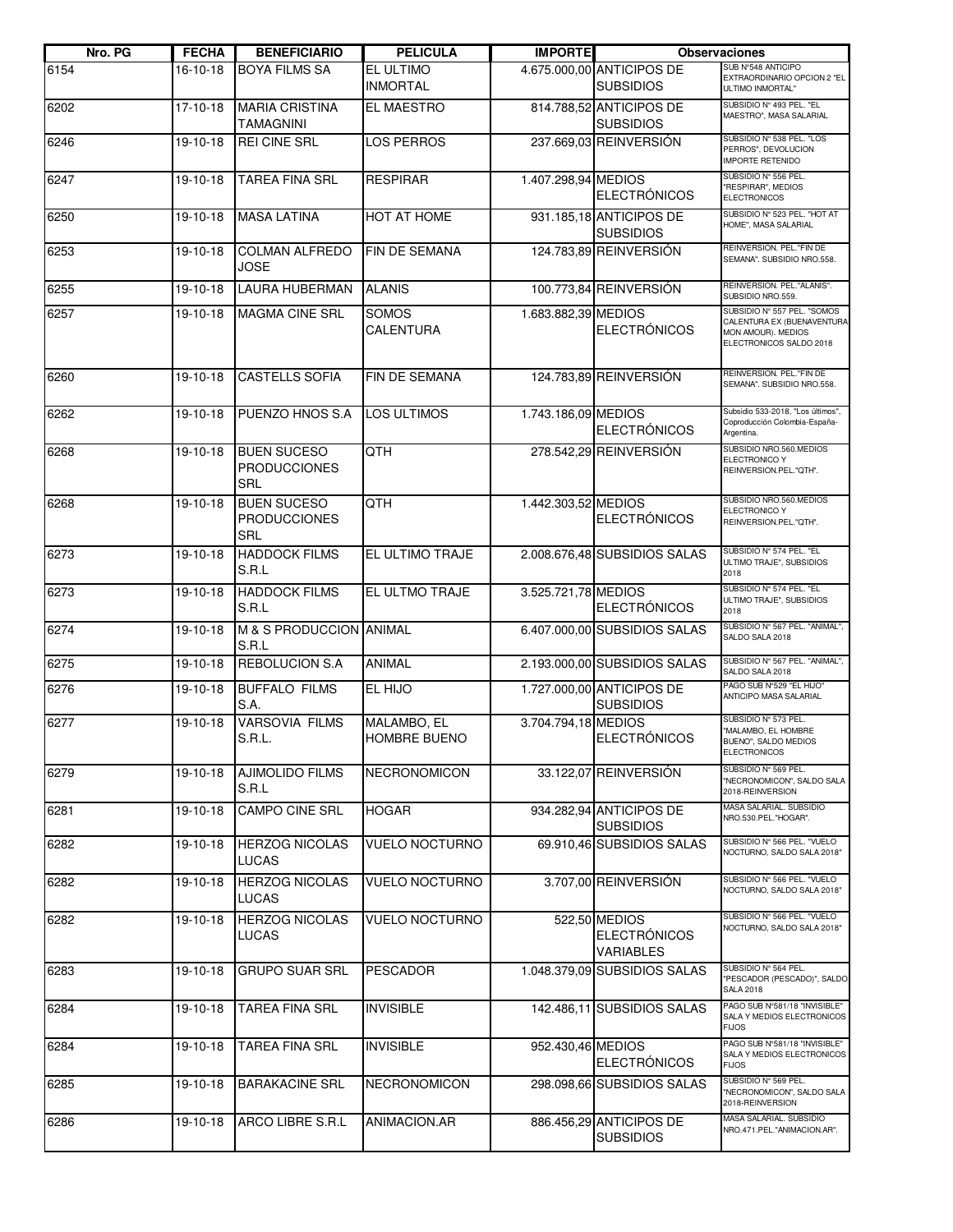| Nro. PG | <b>FECHA</b> | <b>BENEFICIARIO</b>                       | <b>PELICULA</b>                                     | <b>IMPORTE</b>      |                                               | <b>Observaciones</b>                                                                                                  |
|---------|--------------|-------------------------------------------|-----------------------------------------------------|---------------------|-----------------------------------------------|-----------------------------------------------------------------------------------------------------------------------|
| 6287    | 19-10-18     | 188 S.R.L.                                | EL CUIDADO AJENO                                    |                     | 2.249.915.20 ANTICIPOS DE<br><b>SUBSIDIOS</b> | MASA SALARIAL. SUBSIDIO<br>NRO.518.PEL."EL CUIDADO<br>AJENO".                                                         |
| 6288    | 19-10-18     | <b>MAGMA CINE SRL</b>                     | <b>MAS QUE</b><br><b>HERMANOS</b>                   |                     | 64.127,68 SUBSIDIOS SALAS                     | SUBSIDIO Nº 565 PEL. "MAS QUE<br>HERMANOS", SALA 2018-<br><b>REINVERSION</b>                                          |
| 6288    | 19-10-18     | <b>MAGMA CINE SRL</b>                     | <b>MAS QUE</b><br><b>HERMANOS</b>                   |                     | 3.375,14 REINVERSIÓN                          | SUBSIDIO Nº 565 PEL. "MAS QUE<br>HERMANOS", SALA 2018-<br><b>REINVERSION</b>                                          |
| 6289    | 19-10-18     | MURILLO CINE SRL                          | 1100                                                |                     | 455.434,00 ANTICIPOS DE<br><b>SUBSIDIOS</b>   | PAGO SUB N°525 "1100"<br>ANTICIPO MASA SALARIAL                                                                       |
| 6290    | 19-10-18     | <b>TAREA FINA SRL</b>                     | LOS SONAMBULOS                                      |                     | 3.700.000.00 ANTICIPOS DE<br><b>SUBSIDIOS</b> | ANTICIPO EXTRAORDINARIO<br>S/RES. 1565 E/2017- OPCION 2<br>SUBSIDIO NRO.561.PEL."LOS<br>SONAMBULOS".                  |
| 6291    | 19-10-18     | ALEPH CINE S.A                            | EL CAUCE                                            |                     | 6.906,91 SUBSIDIOS SALAS                      | SUBSIDIO N!º 578 PEL. "EL<br>CAUCE", SUBSIDIO 2018                                                                    |
| 6291    | 19-10-18     | ALEPH CINE S.A                            | <b>EL CAUCE</b>                                     |                     | 198.610,64 REINVERSIÓN                        | SUBSIDIO N!º 578 PEL. "EL<br>CAUCE", SUBSIDIO 2018                                                                    |
| 6291    | 19-10-18     | ALEPH CINE S.A                            | <b>EL CAUCE</b>                                     | 3.726.752,89 MEDIOS | <b>ELECTRÓNICOS</b>                           | SUBSIDIO N!º 578 PEL. "EL<br>CAUCE", SUBSIDIO 2018                                                                    |
| 6315    | 19-10-18     | ALEPH CINE S.A.                           | LA NOCHE MAS<br><b>FRIA</b>                         |                     | 3.032,81 SUBSIDIOS SALAS                      | PAGO SUB Nº575 "LA NOCHE<br>MAS FRIA" SALA Y MEDIOS<br>ELECTRONICOS FIJOS                                             |
| 6315    | 19-10-18     | ALEPH CINE S.A                            | LAS NOCHE MAS<br><b>FRIA</b>                        | 3.575.334,10 MEDIOS | <b>ELECTRÓNICOS</b>                           | PAGO SUB Nº575 "LA NOCHE<br>MAS FRIA" SALA Y MEDIOS<br>ELECTRONICOS FIJOS                                             |
| 6316    | 19-10-18     | <b>BUFFALO FILMS</b><br>S.A.              | 27, EL CLUB DE LOS<br><b>MALDITOS</b>               |                     | 297.210,39 SUBSIDIOS SALAS                    | SUB Nº572 "27, EL CLUB DE LOS<br><b>MALDITOS" SALA</b>                                                                |
| 6317    | 19-10-18     | <b>RAMOS ROXANA</b>                       | NOMBRE DE<br><b>GERRA: ALIA</b><br><b>YINETH</b>    |                     | 12.165,41 SUBSIDIOS SALAS                     | PAGO SUB Nº571 "NOMBRE DE<br>GUERRA: ALIAS YINETH" SALA Y<br>MEDIOS ELECTRONICOS FIJOS                                |
| 6317    | 19-10-18     | <b>RAMOS ROXANA</b>                       | NOMBRE DE<br><b>GERRA: ALIA</b><br><b>YINETH</b>    | 768.491,10 MEDIOS   | <b>ELECTRÓNICOS</b>                           | PAGO SUB Nº571 "NOMBRE DE<br>GUERRA: ALIAS YINETH" SALA Y<br>MEDIOS ELECTRONICOS FIJOS                                |
| 6318    | 19-10-18     | <b>ROSENFELD</b><br><b>DANIEL ALEXIS</b>  | AL CENTRO D ELA<br><b>TIERRA</b>                    | 509.239,22 MEDIOS   | <b>ELECTRÓNICOS</b>                           | Subsidio 580-2018, película "AL<br>CENTRO DE LA TIERRA".                                                              |
| 6319    | 19-10-18     | <b>DEL TORO FILMS</b><br>SRL              | 27, EL CLUB DE LOS<br><b>MALDITOS</b>               |                     | 274.348,05 SUBSIDIOS SALAS                    | SUB Nº572 "27, EL CLUB DE LOS<br><b>MALDITOS" SALA</b>                                                                |
| 6320    | 19-10-18     | 4L SRL                                    | EL FUTURO QUE<br><b>VIENE</b>                       |                     | 1.952,31 SUBSIDIOS SALAS                      | PAGO SUB Nº577 "EL FUTURO<br>QUE VIENE" SALA Y MEDIOS<br>ELECTRONICOS FIJOS                                           |
| 6320    | 19-10-18     | 4L SRL                                    | EL FUTURO QUE<br><b>VIENE</b>                       | 3.709.063,07 MEDIOS | <b>ELECTRÓNICOS</b>                           | PAGO SUB Nº577 "EL FUTURO<br>QUE VIENE" SALA Y MEDIOS<br>ELECTRONICOS FIJOS                                           |
| 6322    | 19-10-18     | <b>SALAMANCA CINE</b><br>S.R.L.           | <b>BARREFONDO</b>                                   |                     | 40.369,64 SUBSIDIOS SALAS                     | Subsidio 570-2018, película<br>"BARREFONDO". MEDIOS<br>ELECTRONICOS Y SALA.                                           |
| 6322    | 19-10-18     | SALAMANCA CINE<br>S.R.L.                  | <b>BARREFONDO</b>                                   | 2.224.738,42 MEDIOS | <b>ELECTRÓNICOS</b>                           | Subsidio 570-2018, película<br>"BARREFONDO". MEDIOS<br>ELECTRONICOS Y SALA.                                           |
| 6323    | 19-10-18     | CINEMAGROUP SRL EL SERENO                 |                                                     | 331.827,41 MEDIOS   | <b>ELECTRÓNICOS</b>                           | Subsidio 576-2018, película "EL<br>SERENO".                                                                           |
| 6348    | 22-10-18     | <b>ARGENTINA SONO</b><br><b>FILM SACI</b> | <b>BAÑEROS 5</b>                                    |                     | 0.00 SUBSIDIOS SALAS                          | Subsidio 550. BANEROS 5.<br>SUBSIDIOS SALA 2018. Total:<br>\$9.020.116,52 segun IF-2018-<br>51463480-APN-INCAA#MECCYT |
| 6368    | 23-10-18     | <b>ARGENTINA SONO</b><br><b>FILM SACI</b> | <b>BANEROS 5</b>                                    |                     | 9.020.116,52 SUBSIDIOS SALAS                  | Subsidio 550. BAÑEROS 5.<br>SUBSIDIOS SALA 2018. Total:<br>\$9.020.116,52 segun IF-2018-<br>51463480-APN-INCAA#MECCYT |
| 6383    | 23-10-18     | BALTAZAR TOKMAN BUSCANDO A MUY            |                                                     |                     | 363.639,14 ANTICIPOS DE<br><b>SUBSIDIOS</b>   | <b>ANTICIPO DE</b><br>SUBSIDIO.PEL."BUSCANCO A<br>MYU".                                                               |
| 6396    | 24-10-18     | RISPO FILMS S.R.L.                        | LA VIDA DE<br><b>ALGUIEN</b>                        |                     | 18.215,95 REINVERSIÓN                         | SUBSIDIO Nº587 "LA VIDA DE<br>ALGUIEN" REINVERSION                                                                    |
| 6398    | 24-10-18     | <b>WERNER CINE SRL</b>                    | DHAULAIRI,<br><b>ASCENSO A LA</b><br>MONTAÑA BLANCA |                     | 80.841,70 REINVERSIÓN                         | SUBSIDIO N°586 "DHAULAGIRI,<br>ASCENSO A LA MONTAÑA<br><b>BLANCA"</b>                                                 |
| 6404    | 24-10-18     | TODO PIOLA S.R.L.                         | LA LARGA NOCHE<br>DE FRANCISCO<br><b>SANCTIS</b>    |                     | 196.132,53 REINVERSIÓN                        | Subsidio 582-2018 por LA LARGA<br>NOCHE DE FRANCISCO<br>SANCTIS.                                                      |
| 6415    | 25-10-18     | <b>EL DESENCANTO</b><br>S.R.L.            | CARTAS                                              | 418.951,97 MEDIOS   | <b>ELECTRÓNICOS</b>                           | SUBSIDIO N°588 "CARTAS"<br>MEDIOS ELECTRONICOS FIJOS                                                                  |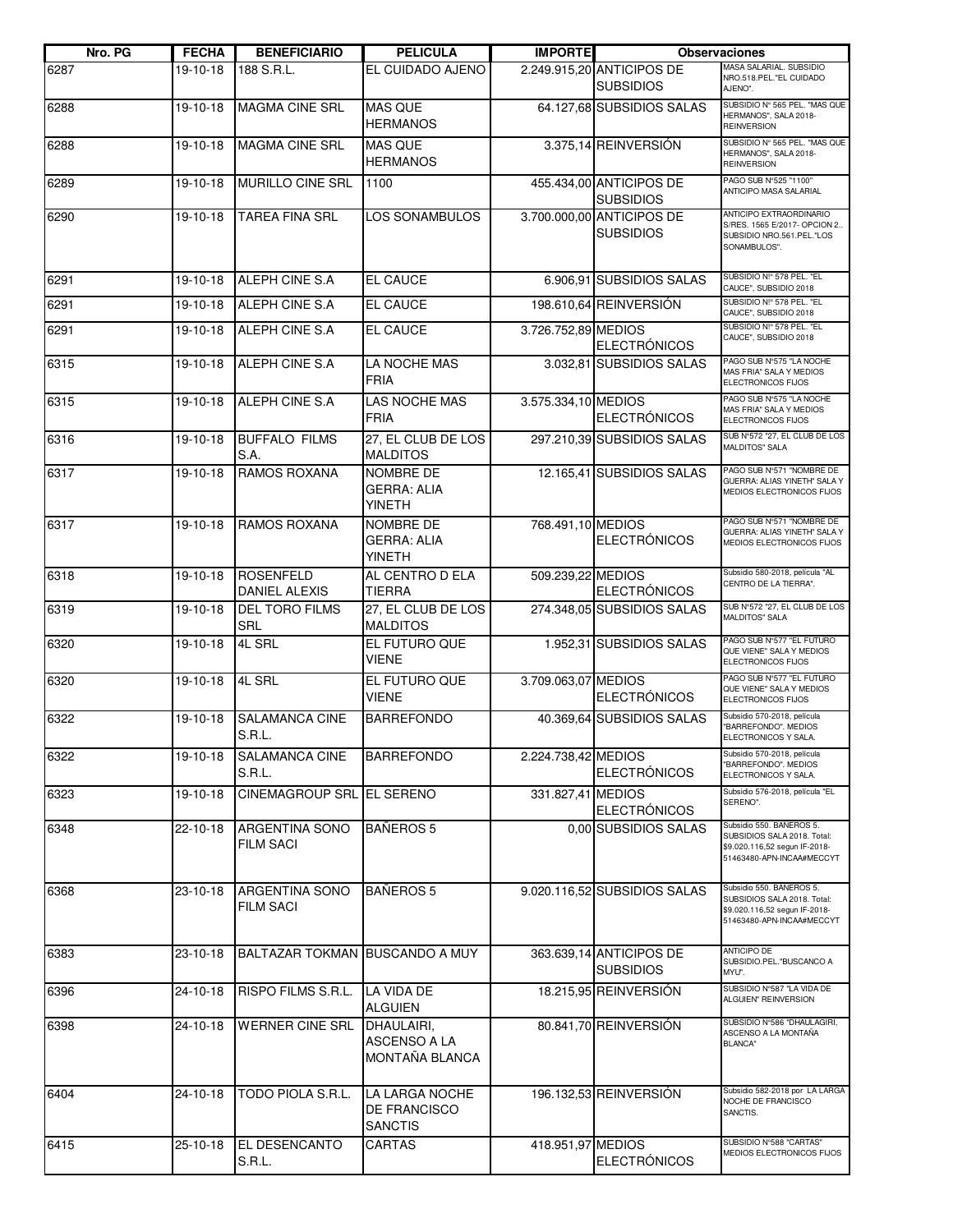| Nro. PG | <b>FECHA</b>   | <b>BENEFICIARIO</b>                                               | <b>PELICULA</b>                                    | <b>IMPORTE</b>    |                                               | <b>Observaciones</b>                                                                                         |
|---------|----------------|-------------------------------------------------------------------|----------------------------------------------------|-------------------|-----------------------------------------------|--------------------------------------------------------------------------------------------------------------|
| 6419    | 25-10-18       | <b>CRUACHAN SRL</b>                                               | MUERE MOUNSTRO<br><b>MUERE</b>                     |                   | 1.400.000,00 ANTICIPOS DE<br><b>SUBSIDIOS</b> | SUBSIDIO Nº 513 PEL. "MUERE<br>MOUNSTRUO MUERE", MASA<br>SALARIAL                                            |
| 6420    | 25-10-18       | <b>FRUTACINE SRL</b>                                              | <b>INICIALES S.G</b>                               |                   | 1.726.250,00 ANTICIPOS DE<br><b>SUBSIDIOS</b> | SUBSIDIO Nº 514 PEL.<br>"INICIALES S.G", MASA SALARIAL                                                       |
| 6438    | 26-10-18       | <b>RAFFO GONZALES</b><br><b>FELICITAS SUSANA</b><br><b>ELVIRA</b> | <b>LOS SENTIDOS</b>                                | 195.000,00 MEDIOS | <b>ELECTRÓNICOS</b>                           | SUBSIDIO Nº589 "LOS<br>SENTIDOS" MEDIOS<br>ELECTRONICOS FIJOS                                                |
| 6439    | 26-10-18       | <b>GARISTO ANIBAL</b><br><b>EZEQUIEL</b>                          | <b>LOS SENTIDOS</b>                                | 97.696,60 MEDIOS  | <b>ELECTRÓNICOS</b>                           | SUBSIDO Nº589 "LOS SENTIDOS"<br>MEDIOS ELECTRONICOS FIJOS                                                    |
| 6477    | 29-10-18       | <b>MARCELO JULIO</b><br><b>BURD</b>                               | <b>LOS SENTIDOS</b>                                | 300.000,00 MEDIOS | <b>ELECTRÓNICOS</b>                           | SUBSIDO Nº589 "LOS SENTIDOS"<br>MEDIOS ELECTRONICOS FIJOS                                                    |
| 6488    | 29-10-18       | <b>EDUARDO</b><br><b>ABRAHAM YEDLIN</b>                           | <b>PATERNAL</b>                                    |                   | 277.000,00 ANTICIPOS DE<br><b>SUBSIDIOS</b>   | SUBSIDIO Nº 543 PEL.<br>"PATERNAL", MASA SALARIAL                                                            |
| 6513    | $30 - 10 - 18$ | RIO FILMS S.R.L.                                                  | <b>LAS FURIAS</b>                                  |                   | 284.021,32 ANTICIPOS DE<br><b>SUBSIDIOS</b>   | SUBSIDIO Nº 539 PEL. "LAS<br>FURIAS", MASA SALARIAL                                                          |
| 6514    | $30 - 10 - 18$ | <b>SANCHEZ</b><br><b>EDUARDO LUIS</b>                             | <b>BUENAS NOCHES</b><br><b>MALVINAS</b>            |                   | 90.396,37 ANTICIPOS DE<br><b>SUBSIDIOS</b>    | SUBSIDIO Nº 531 PEL. "BUENAS<br>NOCHES MALVINAS", MASA<br>SALARIAL                                           |
| 6515    | $30 - 10 - 18$ | PULPOFILMS S.R.L.                                                 | <b>BUENAS NOCHES</b><br><b>MALVINAS</b>            |                   | 90.396,37 ANTICIPOS DE<br><b>SUBSIDIOS</b>    | SUBSIDIO Nº 531 PEL. "BUENAS<br>NOCHES MALVINAS", MASA<br>SALARIAL                                           |
| 6531    | $30 - 10 - 18$ | <b>BOYA FILMS SA</b>                                              | LA BOYA                                            |                   | 463.765.57 ANTICIPOS DE<br><b>SUBSIDIOS</b>   | SUBSIDIO Nº 435 PEL. "LA BOYA<br>, MASA SALARIAL                                                             |
| 6532    | $30 - 10 - 18$ | <b>DOMENICA FILMS</b><br>S.R.L.                                   | EL SILENCIO DEL<br>CAZADOR                         |                   | 1.900.000,00 ANTICIPOS DE<br><b>SUBSIDIOS</b> | SUBSIDIO Nº 554 PEL. "EL<br>SILENCIO DEL CAZADOR",<br>ANTICIPO EXTRAORDINARIO S/<br>RES 1565-E-2017. CUOTA 2 |
| 6563    | $31 - 10 - 18$ | <b>GEMA JUAREZ</b><br>ALLEN                                       | <b>FUNCION PRIVADA</b>                             |                   | 885.000,00 ANTICIPOS DE<br><b>SUBSIDIOS</b>   | SUBSIDIO Nº 542 PEL. "FUNCION<br>PRIVADA", MASA SALARIAL                                                     |
|         |                |                                                                   |                                                    |                   |                                               |                                                                                                              |
|         | 03-10-18       | <b>COMPENSACION</b><br><b>ANTICIPO</b>                            | <b>EL CANDIDATO</b>                                |                   | 550.052,42 Subsidio Nro.                      | 527                                                                                                          |
|         | 03-10-18       | <b>COMPENSACION</b><br><b>ANTICIPO</b>                            | AL CENTRO DE LA<br><b>TIERRA</b>                   |                   | 145.891,49 Subsidio Nro.                      | 492                                                                                                          |
|         | 03-10-18       | <b>COMPENSACION</b><br><b>ANTICIPO</b>                            | EL FUTURO QUE<br><b>VIENE</b>                      |                   | 190.678,80 Subsidio Nro.                      | 521                                                                                                          |
|         | 03-10-18       | <b>COMPENSACION</b><br>CREDITO                                    | EL FUTURO QUE<br><b>VIENE</b>                      |                   | 3.395.635,62 Subsidio Nro.                    | 521                                                                                                          |
|         | 03-10-18       | <b>COMPENSACION</b><br><b>ANTICIPO</b>                            | EL ULTIMO TRAJE                                    |                   | 575.654,50 Subsidio Nro.                      | 511                                                                                                          |
|         | 03-10-18       | <b>COMPENSACION</b><br>CREDITO                                    | EL ULTIMO TRAJE                                    |                   | 5.069.589,04 Subsidio Nro.                    | 511                                                                                                          |
|         | 03-10-18       | <b>COMPENSACION</b><br><b>ANTICIPO</b>                            | <b>ARPON</b>                                       |                   | 1.542.233,17 Subsidio Nro.                    | 528                                                                                                          |
|         | 04-10-18       | <b>COMPENSACION</b><br><b>ANTICIPO</b>                            | EL SERENO                                          |                   | 1.914.339,99 Subsidio Nro.                    | 520                                                                                                          |
|         | 04-10-18       | <b>COMPENSACION</b><br>CREDITO                                    | <b>BARREFONDO</b>                                  |                   | 2.417.974,58 Subsidio Nro.                    | 512                                                                                                          |
|         | 04-10-18       | <b>COMPENSACION</b><br><b>ANTICIPO</b>                            | <b>BARREFONDO</b>                                  |                   | 432.025,42 Subsidio Nro.                      | 512                                                                                                          |
|         | 04-10-18       | <b>COMPENSACION</b><br><b>ANTICIPO</b>                            | LOS SENTIDOS                                       |                   | 240.144,30 Subsidio Nro.                      | 519                                                                                                          |
|         | 04-10-18       | <b>COMPENSACION</b><br><b>CREDITO</b>                             | LOS SENTIDOS                                       |                   | 485.991,15 Subsidio Nro.                      | 519                                                                                                          |
|         | 08-10-18       | <b>COMPENSACION</b><br><b>ANTICIPO</b>                            | NOMBRE DE<br><b>GUERRA: ALIAS</b><br><b>YINETH</b> |                   | 122.916,18 Subsidio Nro.                      | 526                                                                                                          |
|         | 08-10-18       | <b>COMPENSACION</b><br>CREDITO                                    | NOMBRE DE<br><b>GUERRA: ALIAS</b><br><b>YINETH</b> |                   | 600.000,00 Subsidio Nro.                      | 526                                                                                                          |
|         | 17-10-18       | <b>COMPENSACION</b><br><b>ANTICIPO</b>                            | <b>RESPIRAR</b>                                    |                   | 2.913.229,33 Subsidio Nro.                    | 556                                                                                                          |
|         | 18-10-18       | <b>COMPENSACION</b><br><b>ANTICIPO</b>                            | LOS ULTIMOS                                        |                   | 2.574.587,01 Subsidio Nro.                    | 533                                                                                                          |
|         | 18-10-18       | <b>COMPENSACION</b><br>CREDITO                                    | LOS ULTIMOS                                        |                   | 3.130.786,85 Subsidio Nro.                    | 533                                                                                                          |